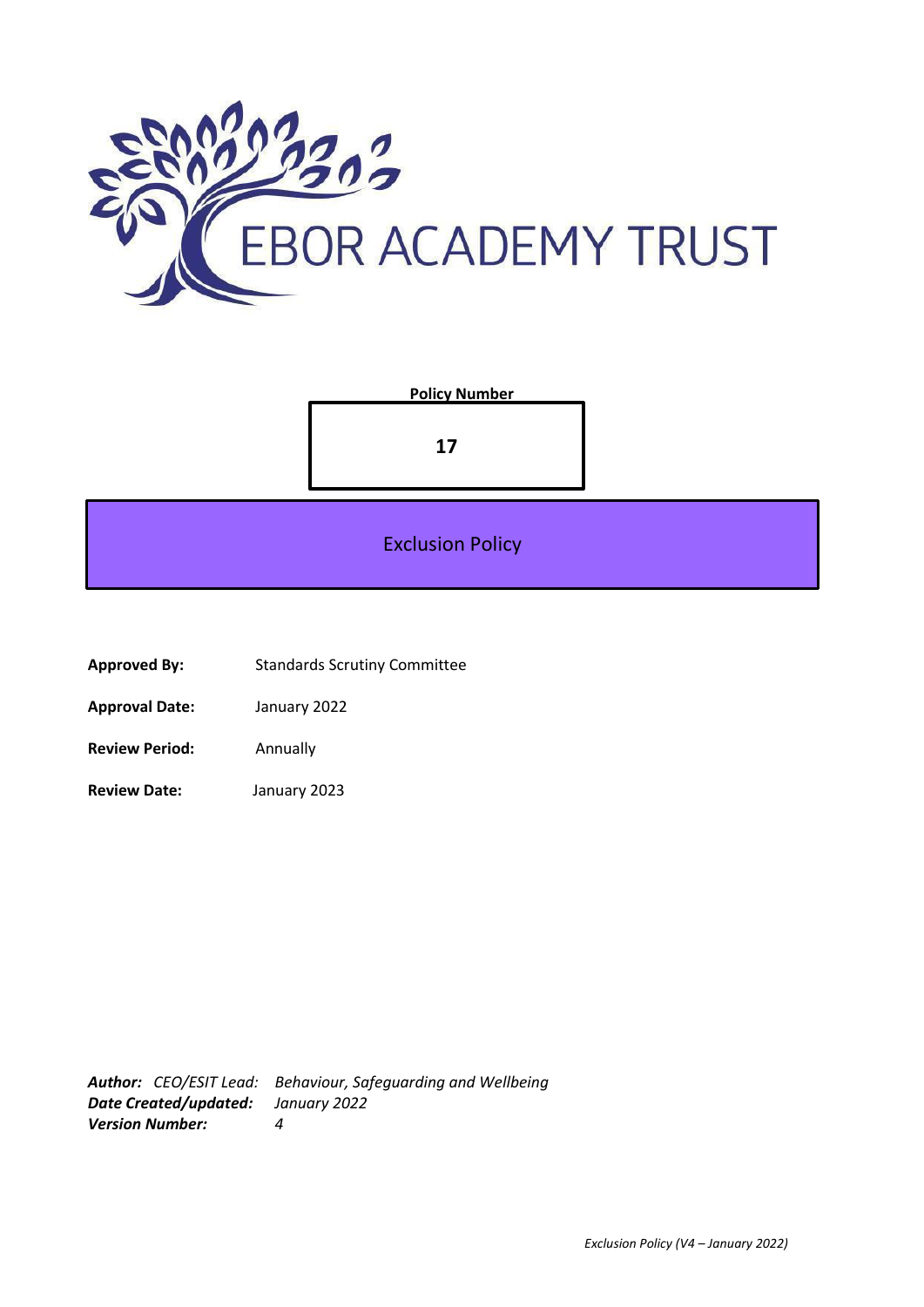# **CONTENTS:**

| 1.  |  |
|-----|--|
| 2.  |  |
| 3.  |  |
| 4.  |  |
| 5.  |  |
| 6.  |  |
| 7.  |  |
| 8.  |  |
| 9.  |  |
| 10. |  |
| 11. |  |
| 12. |  |
| 13. |  |
| 14. |  |
| 15. |  |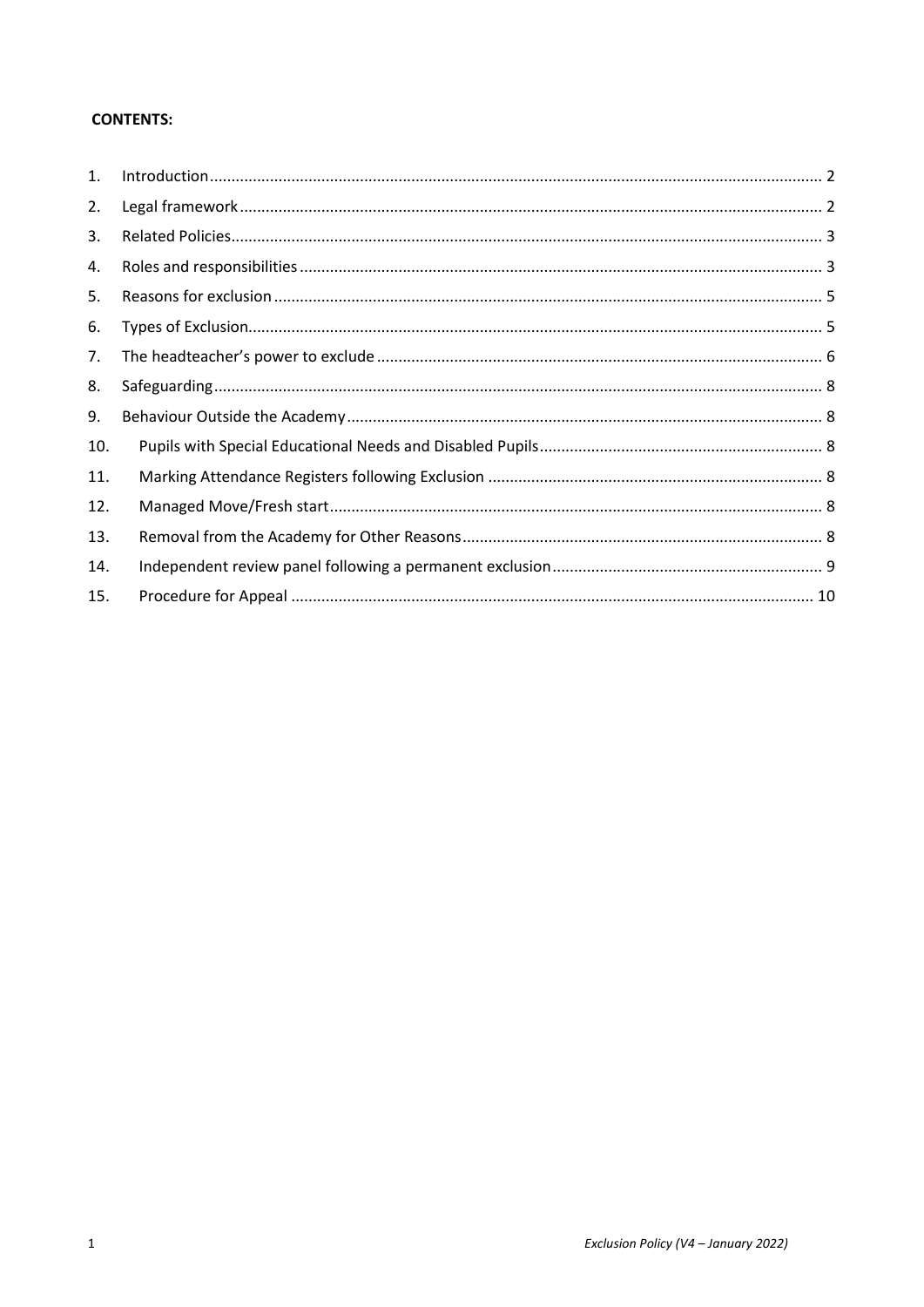## <span id="page-2-0"></span>**1. Introduction**

Ebor Academy Trust and its member academies are committed to valuing diversity and to equality of opportunity. We aim to create and promote an environment in which pupils, parents/carers and staff are treated fairly and with respect, and feel able to contribute to the best of their abilities.

Ebor Academy Trust, its member academies and local governing bodies recognise that it is unlawful to take into account anyone's gender, marital status, colour, race, nationality, ethnic or national origin, disability, religious beliefs, age, or sexual orientation.

We aim to include, not exclude, and we approach all challenging behaviour in a supportive, holistic and positive way. We recognise that such behaviour can sometimes be symptomatic of a real, deeper need for our support and understanding. All children can go through times of inappropriate behaviour, and we strive to never "give up" easily on a child as we recognise that each child is an individual and has a unique contribution to make to school life and we want to support them to achieve this. It is our belief that we always seek to understand what the underlying causes to the behaviour are and recognise that it is often the case that behaviour is a form of communication and we need to look for what are sometimes hidden messages within that.

A decision to exclude a pupil, either for a fixed period or permanently is seen as a last resort. The physical and emotional health of our children and staff is our primary concern, and we therefore accept that there will be occasions and situations whereby exclusion may be a necessary course of action. Where possible we will look to use other strategies but where this is not possible or where other strategies have been exhausted then we will look to implement our exclusion policy.

In the event of exclusion the school will always seek to work in partnership with the parents or carers of the child. It is understood that this will be an emotive issue but it is also an expectation that the school and home will work sensitively and positively in partnership to strive to achieve the best possible outcome for the child. The school will work transparently to ensure that the parents receive effective and timely communication.

# <span id="page-2-1"></span>**2. Legal framework**

- 2.1 This policy has due regard to the related statutory legislation including, but not limited to, the following:
	- Education Act 2002
	- The School Discipline (Pupil Exclusions and Reviews) (England) Regulations 2012
	- Education and Inspections Act 2006
	- Education Act 1996
	- The Education (Provision of Full-Time Education for Excluded Pupils) (England) Regulations 2007
	- The European Convention on Human Rights (ECHR)
	- Equality Act 2010
- 2.2 This policy also has due regard to statutory and non-statutory guidance, including, but not limited to, the following:
	- DfE (2017) 'Exclusion from maintained schools, academies and pupil referral units in England'
	- DfE (2016) 'Behaviour and discipline in schools'
	- DfE (2015) 'Special educational needs and disability code of practice: 0 to 25 years'
	- DfE (2018) 'Mental health and behaviour in schools'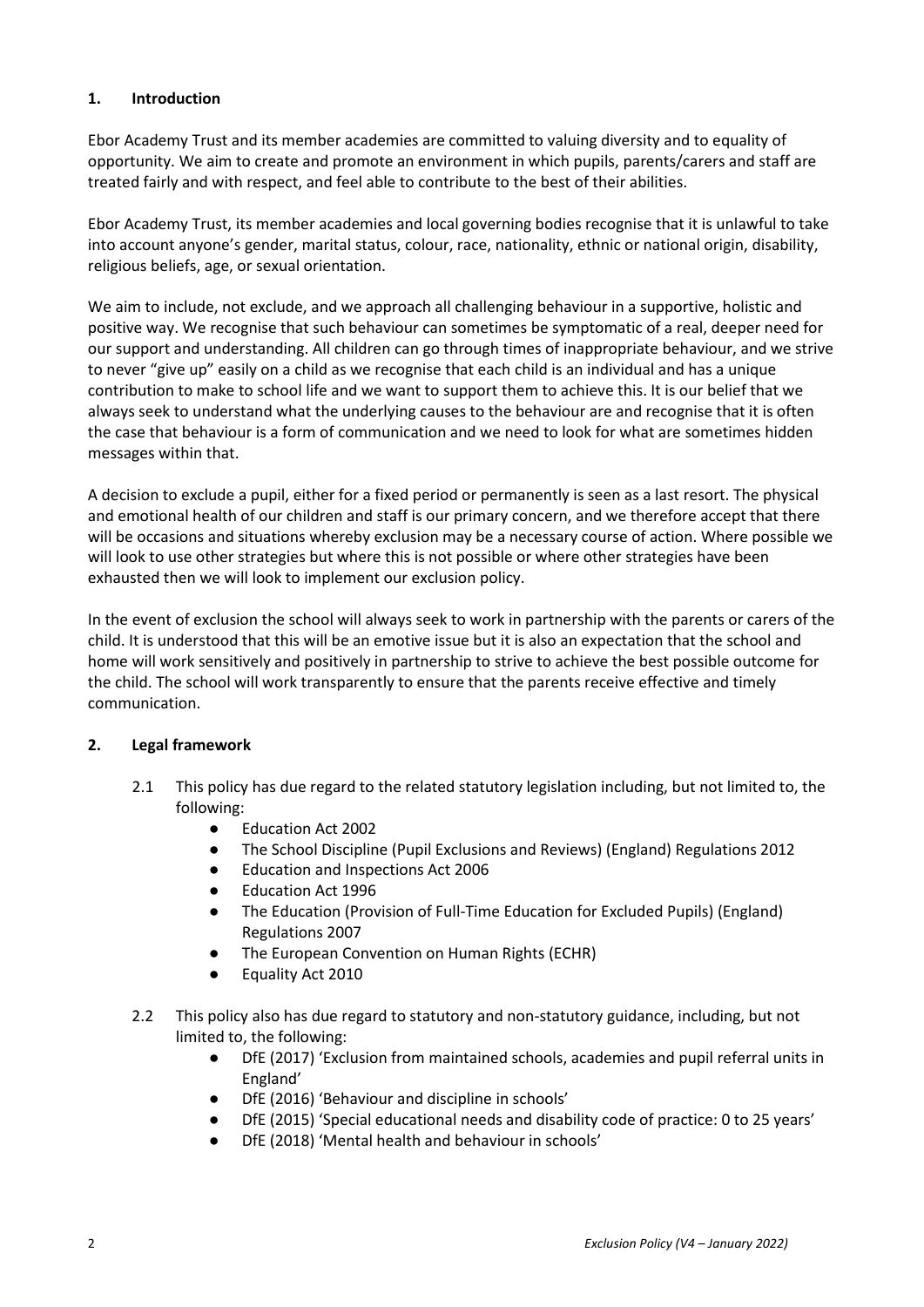# <span id="page-3-0"></span>**3. Related Policies**

Ebor Academy Trust and its member academies are responsible for communicating to pupils, parents/carers and staff its expectations of standards of conduct. A range of policies and procedures are in place to promote good behaviour and appropriate conduct.

These are:

Behaviour Policy; Anti-Bullying Policy; Child protection and safeguarding policy

No exclusion will be initiated without first exhausting other strategies or, in the case of a serious single incident, a thorough investigation.

## <span id="page-3-1"></span>**4. Roles and responsibilities**

4.1 Ebor Academy Trust is responsible for:

- a) Having due regard to the relevant statutory guidance when carrying out its duties in relation to the education of LAC.
- b) Arranging suitable full-time education for any pupil of compulsory school age excluded permanently, in coordination with the school.
- c) Reviewing and reassessing pupils' needs in consultation with their parents where they have an EHC plan and are excluded permanently, with a view to identifying a new placement.
- d) Arranging for an independent review panel hearing to review the decision of the governing board not to reinstate a permanently excluded pupil where required.
- e) Arranging the hearing without delay at a time, date and venue convenient for all parties.
- f) Ensuring the independent review panel consists of three or five members as appropriate, which represent the required categories.
- g) Ensuring the Trust Lead for Behaviour and Wellbeing supports the panel in their decision making ensuring all legal guidance is adhered to.
- h) If requested by parents, appointing a SEND expert to attend the panel and covering the associated costs of this appointment.
- i) Support the school with pupils who are experiencing repeat exclusions and the early intervention strategies in line with the school's Behaviour Policy are not effectively meeting the pupil's needs.
- 4.2 The governing board is responsible for:
	- a) Providing information to the Secretary of State and LA about any exclusions within the last 12 months.
	- b) Arranging suitable full-time education for any pupil of compulsory school age excluded on a fixed-term basis.
	- c) Considering parents' representations about exclusions within 15 school days of receiving notice if the appropriate requirements are met.
	- d) Where an exclusion would result in a pupil missing a public examination or test, considering the exclusion before this date.
	- e) Considering whether it would be appropriate for a pupil to be permitted onto the school premises to sit the public examination or test.
	- f) Arranging the representation meeting at a time and date convenient to all parties, but in compliance with the statutory time limits.
	- g) Adhering to its responsibilities to consider the reinstatement of pupils.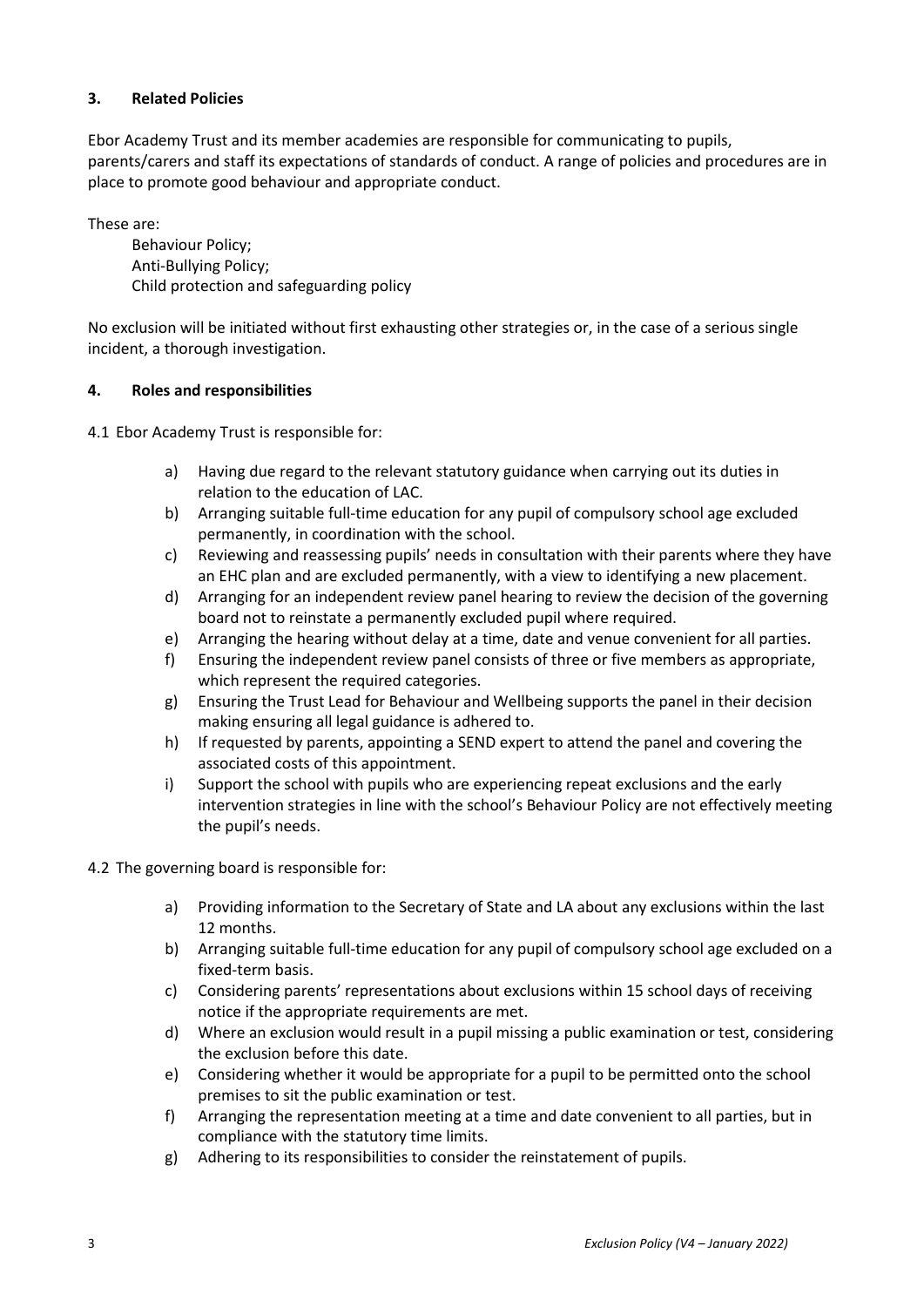- h) Considering the interests and circumstances of the excluded pupil, including the circumstances in which they were excluded, and have due regard to the interests of others at the school.
- i) Using the civil standard of proof (based on the 'balance of probabilities', it is more than likely that the fact is true) when establishing the facts relating to an exclusion.
- j) Ensuring clear minutes are taken of the representation meeting.
- k) Noting the outcome of the representation meeting on the pupil's education record, along with copies of relevant papers for future reference.
- l) Notifying the pupil's parents, the headteacher and LA of its decision and the reasons for it, without delay.
- m) Where appropriate, informing parents of where to apply for an independent review panel.
- n) Informing parents of relevant sources of information.
- o) Ensuring a pupil's name is removed from the school admissions register, where appropriate.
- p) Reconvening within 10 school days to reconsider reinstatement of a pupil where directed to do so by the exclusions review panel.
- 4.3 The headteacher is responsible for:
	- a) Implementing good levels of discipline to ensure all pupils can benefit from the opportunities provided by education and to minimise potential exclusions.
	- b) Applying the civil standard of proof when establishing the facts in relation to an exclusion.
	- c) Complying with their statutory duties in relation to pupils with SEND when administering the exclusion process, as outlined in the Special Educational Needs and Disabilities (SEND) Policy.
	- d) Considering any contributing factors that are identified after an incident of poor behaviour has occurred, e.g. if a pupil has suffered bereavement, bullying or has a mental health issue.
	- e) Considering the use of a multi-agency assessment for a pupil who demonstrates persistent disruptive behaviour.
	- f) Reviewing the effectiveness of exclusions as a sanction, e.g. if a pupil has received multiple exclusions or is approaching the legal limit for exclusions in an academic year.
	- g) Considering what extra support may be needed to identify and address the needs of individual pupils, particularly those with SEND, eligible for FSM, LAC and those from certain ethnic groups.
	- h) Engaging effectively with parents in supporting the behaviour of pupils with additional needs.
	- i) Determining whether a pupil will be excluded on disciplinary grounds.
	- j) Withdrawing any exclusions that have not been reviewed by the governing board, where appropriate.
	- k) Ensuring any decision to exclude is lawful, rational, reasonable, fair and proportionate.
	- l) Complying with the requirements of the Equality Act 2010 when deciding whether to exclude a pupil.
	- m) Ensuring they have considered their legal duty of care when sending a pupil home following an exclusion.
	- n) Making the decision to exclude based on the evidence available at the time, regardless of any police investigation and/or criminal proceedings.
	- o) Notifying a pupil's parents without delay where the decision is taken to exclude the pupil, including the days on which the parents must ensure the pupil is not present in a public place at any time during school hours, as well as any other necessary information statutorily required.
	- p) Ensuring that all information provided to parents is clear and easily understood.
	- q) Notifying the governing board and LA of their decision to exclude a pupil where appropriate, as well as the pupil's home authority if required.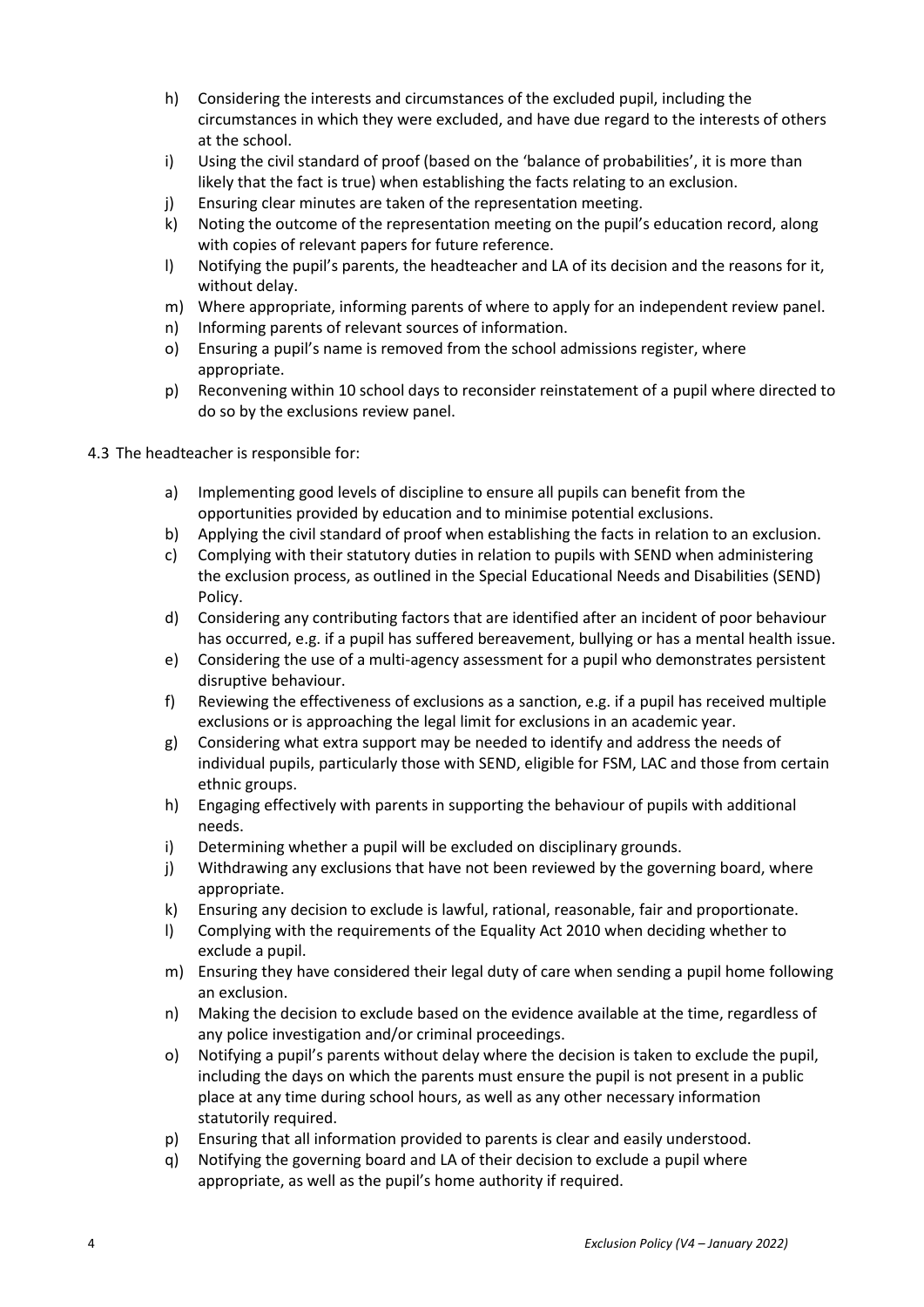- r) Notifying the governing board once per term of any exclusions not already notified.
- s) Organising suitable work for excluded pupils where alternative provision cannot be arranged.

### <span id="page-5-0"></span>**5. Reasons for exclusion**

- a) Persistent disruptive behaviour
- b) Physical harm against an adult
- c) Physical harm against a pupil
- d) Verbal abuse or threatening behaviour against an adult
- e) Verbal abuse of threatening behaviour against a pupil
- f) Damage to property
- g) Bullying
- h) Total defiance (cumulative)
- i) Extreme, threatening behaviour to another pupil / adult
- j) Sexual abuse or harassment.

Any temporary fixed-term exclusion will be at the discretion of the Headteacher. Usually in consultation with other members of the senior leadership team (particularly if they were involved in investigating the incident). Consultation with the Local Governing Body will be as and when deemed appropriate. Any pupil that has been excluded for more than five days per term must be referred to the Trust Lead for Behaviour and Wellbeing for further advice and guidance. If that pupil is subject to further exclusion (more than five days) this must be a decision made following consultation with the Trust Lead for Behaviour and Wellbeing. A pupil may be excluded for one or more fixed periods, up to a maximum of 45 school days in a single academic year. Where a pupil is reaching the maximum mark the Trust Lead for Behaviour and Wellbeing will chair a meeting with the school and any relevant professionals alongside parents to look at what further support can be offered to the pupil.

### <span id="page-5-1"></span>**6. Types of Exclusion**

### 6.1 **Temporary fixed-term exclusion**

A temporary exclusion should be for the shortest time necessary. Ofsted evidence suggests that 1-3 days is usually enough to secure benefits without adverse educational consequences.

### 6.2 **Persistent or cumulative problems**

Exclusion for a period of time from half a day to 5 days for persistent or cumulative problems would be imposed only when the academy had already offered and implemented a range of support and behaviour management strategies. These strategies are outlined in the Behaviour Policy.

### 6.3 **Single incident**

Temporary fixed-term exclusion may be used in response to a serious breach of the academy's rules and policies. In such cases the Headteacher of the respective academy will investigate the incident thoroughly and consider all evidence to support the allegation, taking into account the school's behaviour and conduct policy. The pupil will be encouraged to give his/her version of events and potentially any other witnesses to the incident will also be spoken with. Following a thorough investigation a decision will be made as to what level of exclusion may be required (in terms of number of days)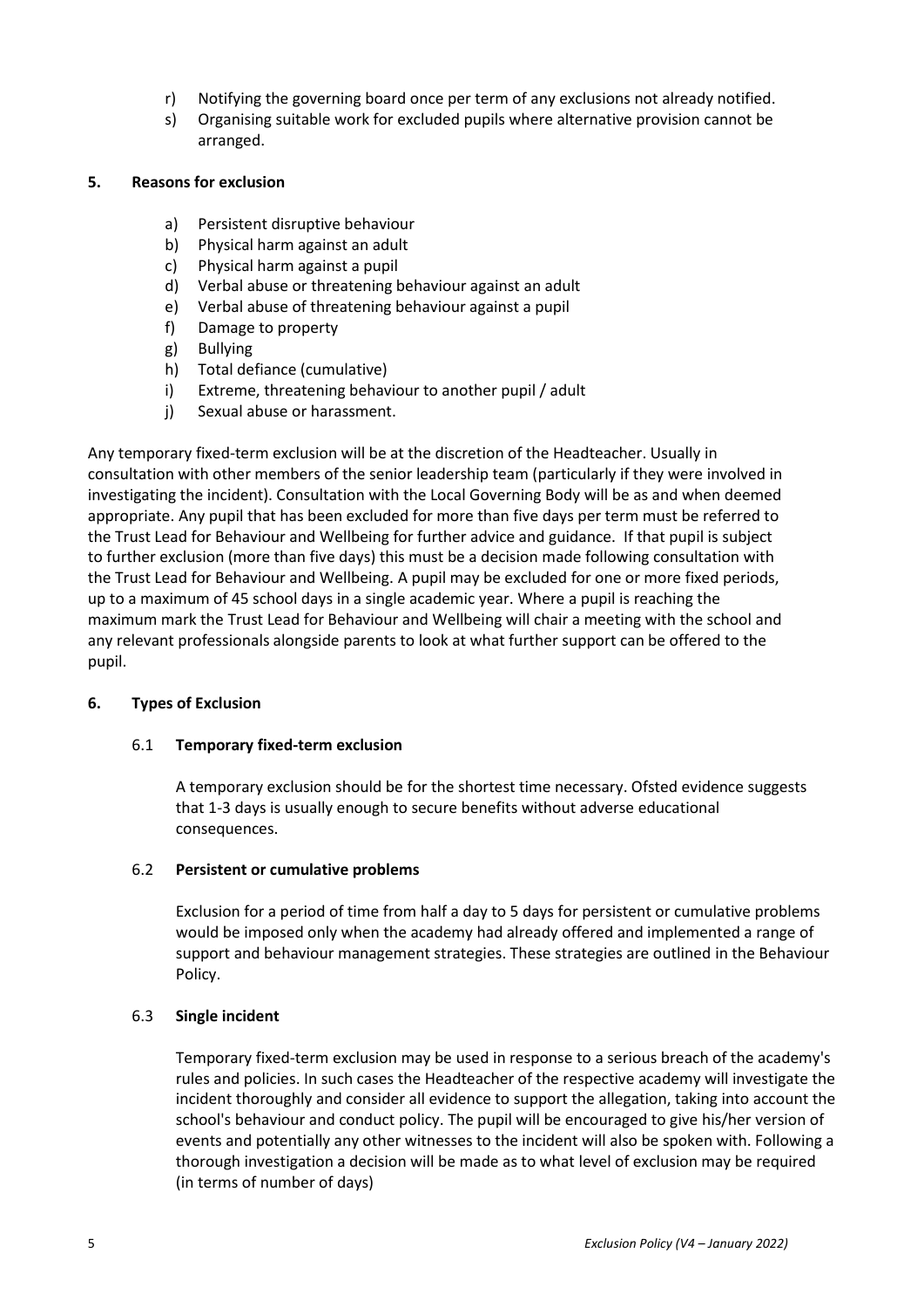### 6.4 **Permanent exclusion**

A decision to exclude a pupil permanently should only be taken:

- in response to a serious breach or persistent breaches of the school's behaviour policy; and
- where allowing the pupil to remain in school would seriously harm the education or welfare of the pupil or others in the school.

A permanent exclusion is a very serious decision and the Headteacher will consult with the Trust Lead for Behaviour and Wellbeing and executive hub lead before making such a decision. The Local Governing Body will be informed of any potential permanent exclusion. The school will make every effort through the Trust Lead for Behaviour and Wellbeing to engage a multi agency response and support from the LA if a permanent exclusion is deemed necessary.

As with a temporary fixed-term exclusion, it will follow a range of strategies and be seen as a last resort, or it will be in response to a very serious breach of academy rules and policies such as;

- a) Serious actual or threatened violence against another pupil or a member of staff
- b) Failure to follow school rules defiance
- c) Possession or use of an illegal drug on school premises
- d) Persistent bullying
- e) Persistent racial harassment
- f) Peer on peer abuse
- g) An act of sexual harassment and or abuse.

## 6.5 **The decision to exclude**

If the Headteacher decides to exclude a pupil he/she will:

- a) Ensure that there is sufficient recorded evidence to support the decision;
- b) explain the decision to the pupil; contact the parents/carers, explain the decision and ask that the child be collected; send a letter to the parents/carers confirming the reasons for the exclusion, whether it is a permanent or temporary exclusion; the length of the exclusion and any terms or conditions agreed for the pupil's return;
	- i. In cases of more than a day's exclusion, ensure that appropriate work is set and that arrangements are in place for it to be marked;
	- ii. Plan how to address the pupil's needs and integration back into their class on his/her return;
	- iii. Plan and carry out a reintegration meeting with parents/carers and pupil on his/her return.

### <span id="page-6-0"></span>**7. The headteacher's power to exclude**

7.1 Only the headteacher has the power to exclude a pupil from the school, and is able to decide whether this is on a fixed-period or permanent basis. All exclusions will only be issued on disciplinary grounds.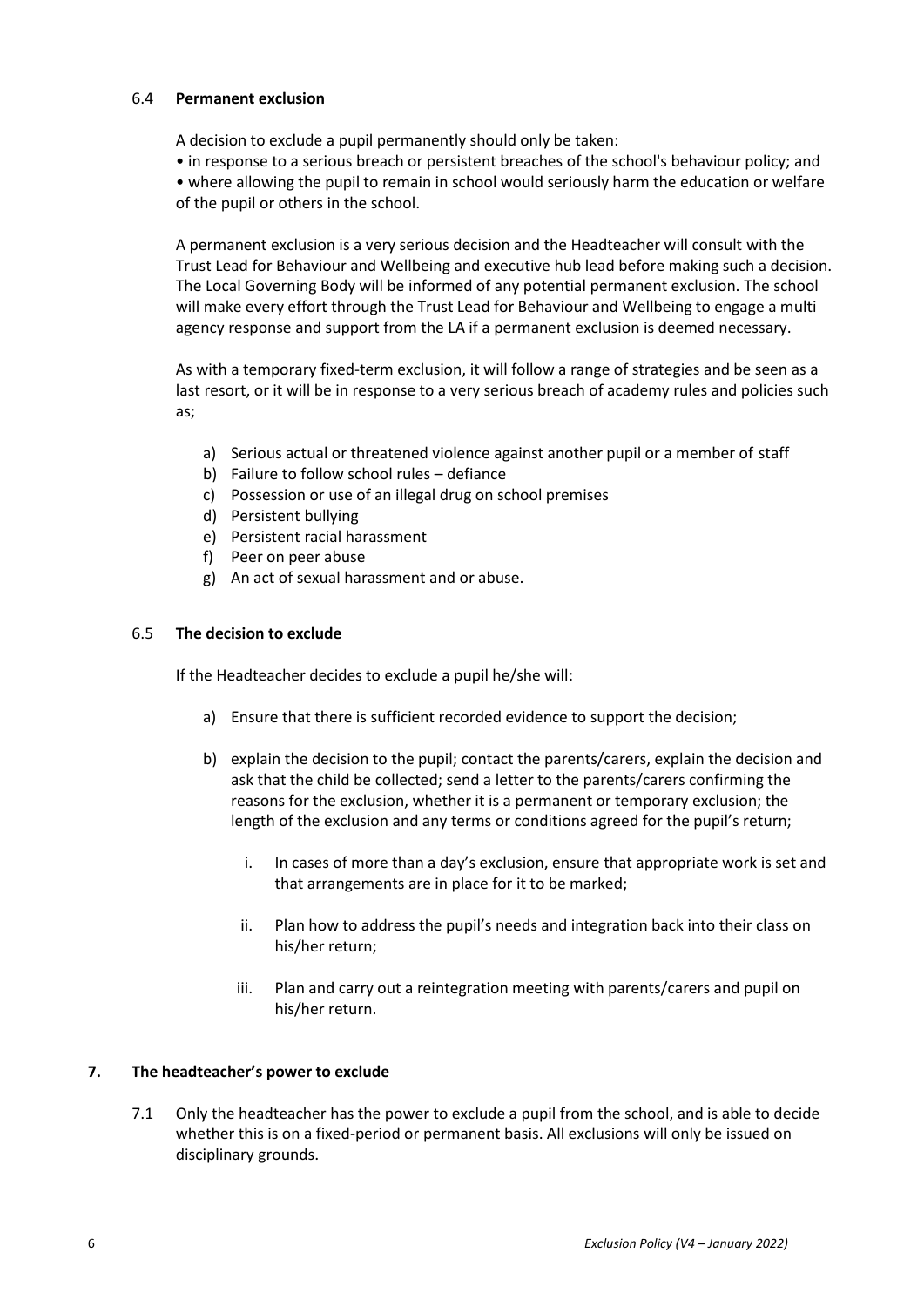- 7.2 The headteacher is able to exclude pupils from the premises where their behaviour is disruptive during lunchtime. All lunchtime exclusions will be counted as half of a school day.
- 7.3 The headteacher is able to consider a pupil's disruptive behaviour outside of the school premises as grounds for exclusion, in accordance with the school's Behavioural Policy.
- 7.4 Any decision made to exclude a pupil will be lawful, proportionate and fair, with respect to legislation relating directly to exclusions.
- 7.5 All exclusions will be formally recorded and all relevant paperwork will be issued to the local authority as well as Ebor Academy Trust.
- 7.6 When sending a pupil home following any exclusion, the headteacher will ensure that they exercise their duty of care at all times and will always inform the parents.
- 7.7 The headteacher will apply the civil standard of proof when responding to the facts relating to an exclusion, i.e. that 'on the balance of probabilities' it is more likely than not that the facts are true.
- 7.8 The headteacher may withdraw any exclusion that has not already been reviewed by the governing board.
- 7.9 At all times, the headteacher will take into account their legal duties under the Equality Act 2010 and the 'Special educational needs and disability code of practice: 0 to 25 years', ensuring that they do not discriminate on any grounds, e.g. race, sex, disability, and will not increase the severity of a pupil's exclusion on these grounds.
- 7.10 The headteacher will not issue any 'informal' or 'unofficial' exclusions, e.g. sending a pupil home to 'cool-off', regardless of whether or not the parents have agreed to this.
- 7.11 The headteacher will not use the threat of exclusion as a means of instructing parents to remove their child from the premises.
- 7.12 If the Headteacher decides to exclude a pupil he/she will:
	- a) Ensure that there is sufficient recorded evidence to support the decision;
	- b) Explain the decision to the pupil; contact the parents/carers, explain the decision and ask that the child be collected; send a letter to the parents/carers confirming the reasons for the exclusion, whether it is a permanent or temporary exclusion; the length of the exclusion and any terms or conditions agreed for the pupil's return;
		- i. In cases of more than a day's exclusion, ensure that appropriate work is set and that arrangements are in place for it to be marked;
		- ii. Plan how to address the pupil's needs and integration back into their class on his/her return;
		- iii. Plan and carry out a reintegration meeting with parents/carers and pupil on his/her return.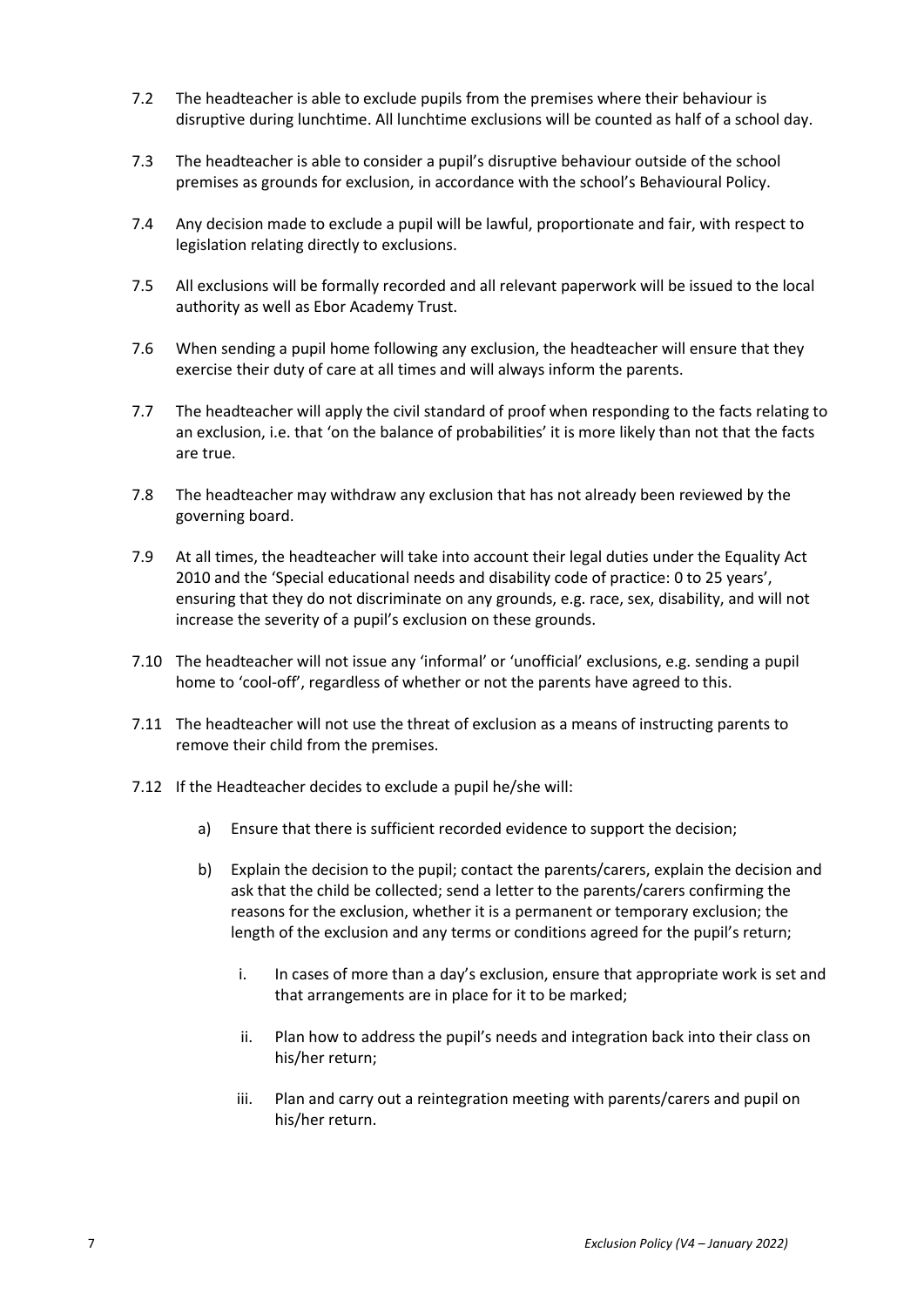# <span id="page-8-0"></span>**8. Safeguarding**

An exclusion will not be enforced if doing so may put the safety of the pupil at risk. In cases where parents/carers will not comply by, for example, refusing to collect the child, the child's welfare is the priority. In this situation, depending on the reason for exclusion, the academy may consider an internal exclusion until the end of the day, implementing the original exclusion decision from the time the child is collected from the academy. In more severe circumstances the academy may contact Social Care and/or the Police to safely take the pupil off site.

# <span id="page-8-1"></span>**9. Behaviour Outside the Academy**

Pupils' behaviour outside the academy on academy business e.g. on trips, at sports fixtures, is subject to the academy's Behaviour Policy. Unacceptable behaviour in such circumstances will be dealt with in accordance with the school's Behaviour Policy and thus be subject to any potential consequences or next steps.

# <span id="page-8-2"></span>**10. Pupils with Special Educational Needs and Disabled Pupils**

The academy must take account of any special educational needs when considering whether or not to exclude a pupil.

We have a legal duty under the Disability Discrimination Act 2005 as amended not to discriminate against disabled pupils by excluding them from the academy for behaviour related to their disability. The Headteacher should ensure that reasonable steps have been taken by the academy to respond to a pupil's disability so the pupil is not treated less favourably for reasons related to the disability. This being said if the incident is serious enough to warrant an exclusion this will still be the course of action that the school takes. Where possible and appropriate support services will be engaged in order to support a successful reintegration.

# <span id="page-8-3"></span>**11. Marking Attendance Registers following Exclusion**

When a pupil is excluded temporarily, he/she should be marked as absent using Code E.

# <span id="page-8-4"></span>**12. Managed Move/Fresh start**

In cases where the Headteacher and parents/carers agree that the progress of the pupil has been unsatisfactory and the pupil is unwilling or unable to profit from the educational opportunities offered, or if a parent has treated Ebor Academy Trust, a member academy or a member of staff unreasonably the Headteacher may require the parents/carers to remove the pupil at the end of a term. This is not an exclusion and, in such cases, the Headteacher will consult with the local authority on what other options may be available for the pupil. The school will work in partnership with the parent to look into fresh start options. The headteacher will also ensure support is sought from the Trust Lead for Behaviour and Wellbeing to ensure the best care and guidance is given to the child and family through multi- agency liaison and a formal review meeting to discuss the best next steps.

# <span id="page-8-5"></span>**13. Removal from the Academy for Other Reasons**

The Headteacher may send a pupil home, after consultation with that pupil's parents/carer and a health professional as appropriate, if the pupil poses an immediate and serious risk to the health and safety of other pupils and staff, for example because of a diagnosed illness such as a notifiable disease. This is not an exclusion and should be for the shortest possible time.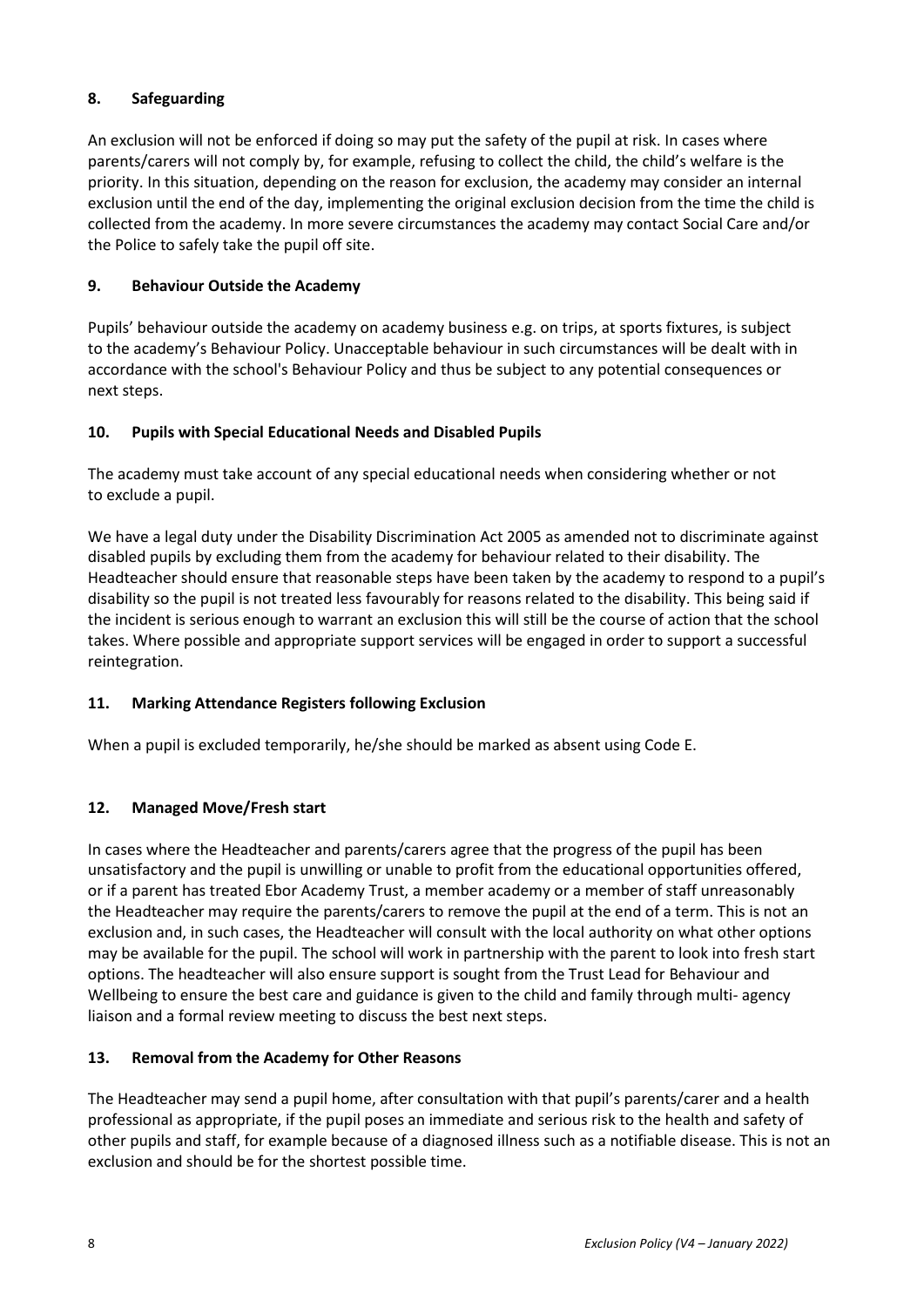## <span id="page-9-0"></span>**14. Independent review panel following a permanent exclusion**

- 14.1 The Trust will review the Local Governing Body's decision not to reinstate a permanently excluded pupil if the parents submit their application for this within the required time frame.
- 14.2 The Trust will constitute an independent review panel of three or five members that represent the following categories:
	- a) A lay member to chair the panel. This individual will not have worked in any school in a paid capacity.
	- b) A current or former school governor who has served for at least 12 consecutive months in the last five years.
	- c) A headteacher or member of the Ebor Academy Trust leadership team with significant experience in school behaviour and safeguarding management within the last five years.
- 14.3 Parents are required to submit their applications within:
	- a) 15 school days of the Local Governing Body's notification of their decision.
	- b) 15 school days of the final determination of a discriminatory claim made under the Equality Act 2010.

Any application made outside of this timeframe will not be reviewed.

- 14.4 Parents are able to request an independent panel review even if they did not make a case to, or attend, the governing board's initial consideration of the exclusion.
- 14.5 The Trust will adhere to all statutory guidelines when conducting an independent panel review, as outlined in the DfE's statutory guidance document 'Exclusion from maintained schools, academies and pupil referral units in England' 2017.
- 14.6 The Trust Lead for Behaviour and Wellbeing will be informed prior to the intention of any permanent exclusion and will ensure the school is appropriately supporting the child and family as well as working within all legal framework and adhering to best practice.

[https://assets.publishing.service.gov.uk/government/uploads/system/uploads/attachment\\_da](https://assets.publishing.service.gov.uk/government/uploads/system/uploads/attachment_data/file/921405/20170831_Exclusion_Stat_guidance_Web_version.pdf) ta/file/921405/20170831 Exclusion Stat guidance Web version.pdf